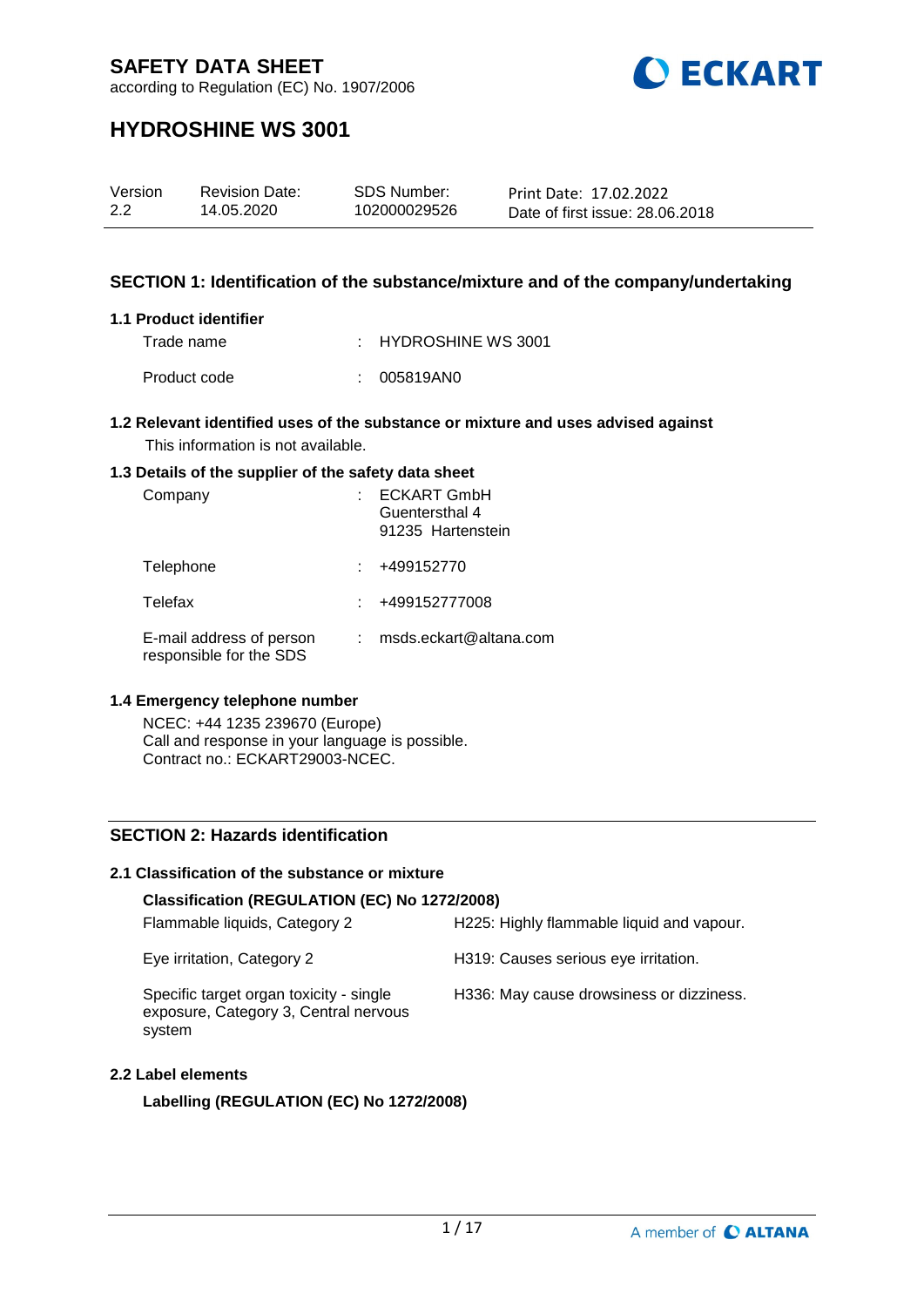

according to Regulation (EC) No. 1907/2006

# **HYDROSHINE WS 3001**

| Version<br>$2.2\phantom{0}$ | <b>Revision Date:</b><br>14.05.2020 | <b>SDS Number:</b><br>102000029526     | Print Date: 17.02.2022<br>Date of first issue: 28,06,2018                                                   |
|-----------------------------|-------------------------------------|----------------------------------------|-------------------------------------------------------------------------------------------------------------|
|                             | Hazard pictograms                   |                                        |                                                                                                             |
|                             | Signal word                         | Danger                                 |                                                                                                             |
|                             | <b>Hazard statements</b>            | H <sub>225</sub><br>H319<br>H336       | Highly flammable liquid and vapour.<br>Causes serious eye irritation.<br>May cause drowsiness or dizziness. |
|                             | Precautionary statements            | <b>Prevention:</b><br>P210             | Keep away from heat, hot surfaces, sparks,<br>open flames and other ignition sources. No<br>smoking.        |
|                             |                                     | P <sub>233</sub><br>P <sub>261</sub>   | Keep container tightly closed.<br>Avoid breathing dust/ fume/ gas/ mist/<br>vapours/ spray.                 |
|                             |                                     | P <sub>280</sub>                       | Wear protective gloves/ protective clothing/<br>eye protection/ face protection.                            |
|                             |                                     | <b>Response:</b><br>P303 + P361 + P353 |                                                                                                             |
|                             |                                     |                                        | IF ON SKIN (or hair): Take off<br>immediately all contaminated clothing.<br>Rinse skin with water.          |
|                             |                                     | P370 + P378                            | In case of fire: Use dry sand, dry chemical<br>or alcohol-resistant foam to extinguish.                     |

Hazardous components which must be listed on the label: propan-2-ol

#### **2.3 Other hazards**

This substance/mixture contains no components considered to be either persistent, bioaccumulative and toxic (PBT), or very persistent and very bioaccumulative (vPvB) at levels of 0.1% or higher.

## **SECTION 3: Composition/information on ingredients**

### **3.2 Mixtures**

## **Hazardous components**

| Chemical name                 | CAS-No.<br>EC-No.<br>Index-No.<br><b>Registration number</b> | Classification<br><b>REGULATION (EC)</b><br>No 1272/2008           | Concentration<br>(% w/w) |
|-------------------------------|--------------------------------------------------------------|--------------------------------------------------------------------|--------------------------|
| propan-2-ol                   | 67-63-0<br>200-661-7<br>01-2119457558-25                     | Flam. Liq. 2; H225<br>Eye Irrit. 2; H319<br><b>STOT SE 3; H336</b> | $>= 50 - 5 = 100$        |
| aluminium powder (stabilised) | 7429-90-5<br>231-072-3<br>01-2119529243-45                   | Flam. Sol. 1; H228                                                 | $>= 1 - 10$              |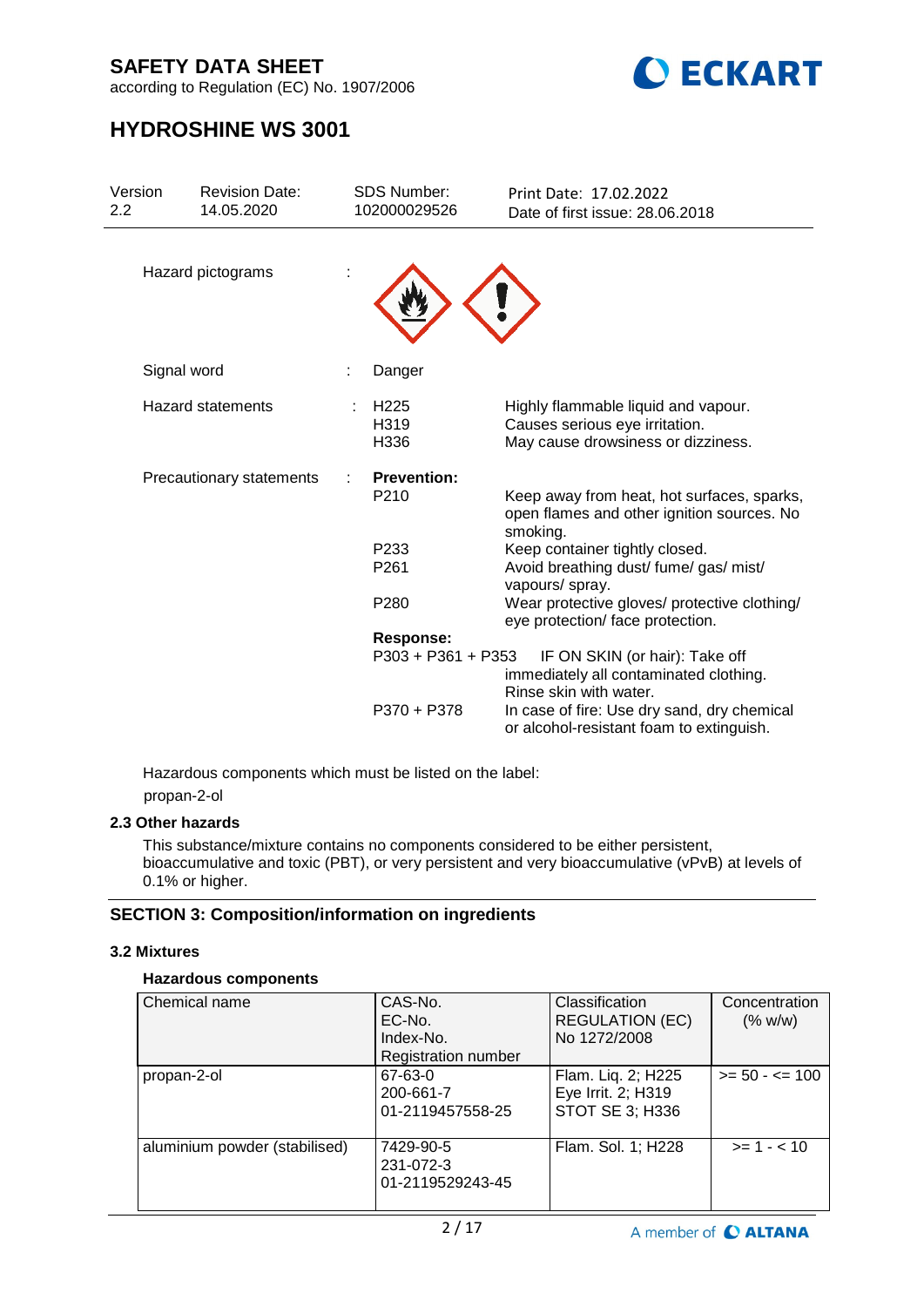according to Regulation (EC) No. 1907/2006



# **HYDROSHINE WS 3001**

| Version | <b>Revision Date:</b> | SDS Number:  | Print Date: 17.02.2022          |
|---------|-----------------------|--------------|---------------------------------|
| 2.2     | 14.05.2020            | 102000029526 | Date of first issue: 28.06.2018 |

For explanation of abbreviations see section 16.

### **SECTION 4: First aid measures**

| 4.1 Description of first aid measures |                                                                                                                                                                               |
|---------------------------------------|-------------------------------------------------------------------------------------------------------------------------------------------------------------------------------|
| General advice                        | $\therefore$ Move the victim to fresh air.<br>Do not leave the victim unattended.                                                                                             |
|                                       | Move out of dangerous area.<br>Show this safety data sheet to the doctor in attendance.                                                                                       |
| If inhaled                            | Consult a physician after significant exposure.<br>If unconscious, place in recovery position and seek medical<br>advice.                                                     |
| In case of skin contact               | : Wash off immediately with soap and plenty of water.                                                                                                                         |
|                                       | If on skin, rinse well with water.<br>If on clothes, remove clothes.                                                                                                          |
| In case of eye contact                | Immediately flush eye(s) with plenty of water.                                                                                                                                |
|                                       | Immediately flush eye(s) with plenty of water.<br>Remove contact lenses.<br>Keep eye wide open while rinsing.<br>If eye irritation persists, consult a specialist.            |
| If swallowed                          | Keep respiratory tract clear.<br>Do not give milk or alcoholic beverages.<br>Never give anything by mouth to an unconscious person.<br>If symptoms persist, call a physician. |
|                                       |                                                                                                                                                                               |

## **4.2 Most important symptoms and effects, both acute and delayed**

| <b>Risks</b> | : Causes serious eye irritation.   |
|--------------|------------------------------------|
|              | May cause drowsiness or dizziness. |

# **4.3 Indication of any immediate medical attention and special treatment needed**

This information is not available.

## **SECTION 5: Firefighting measures**

## **5.1 Extinguishing media**

Suitable extinguishing media : Dry sand

ABC powder Foam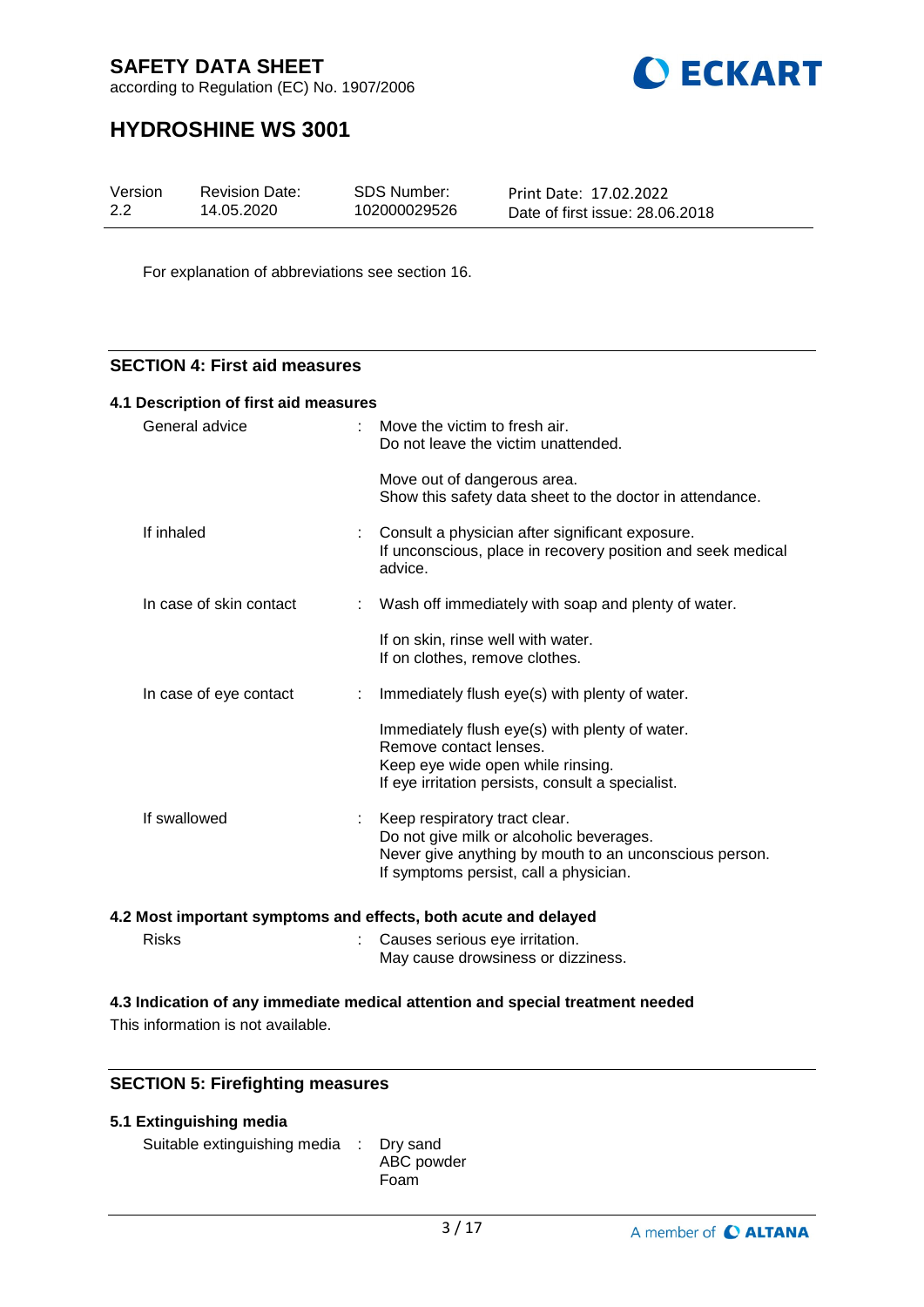

according to Regulation (EC) No. 1907/2006

# **HYDROSHINE WS 3001**

| Version<br>$2.2^{\circ}$                |                  | <b>Revision Date:</b><br>14.05.2020                       | <b>SDS Number:</b><br>102000029526 |                                                                           | Print Date: 17.02.2022<br>Date of first issue: 28.06.2018                                                                                                                                                                                             |
|-----------------------------------------|------------------|-----------------------------------------------------------|------------------------------------|---------------------------------------------------------------------------|-------------------------------------------------------------------------------------------------------------------------------------------------------------------------------------------------------------------------------------------------------|
|                                         | media            | Unsuitable extinguishing                                  | $\mathbb{Z}^{\mathbb{Z}}$          | High volume water jet                                                     |                                                                                                                                                                                                                                                       |
|                                         |                  | 5.2 Special hazards arising from the substance or mixture |                                    |                                                                           |                                                                                                                                                                                                                                                       |
| Specific hazards during<br>firefighting |                  |                                                           | courses.                           | : Do not allow run-off from fire fighting to enter drains or water        |                                                                                                                                                                                                                                                       |
|                                         |                  | 5.3 Advice for firefighters                               |                                    |                                                                           |                                                                                                                                                                                                                                                       |
|                                         | for firefighters | Special protective equipment :                            |                                    | necessary.                                                                | Wear self-contained breathing apparatus for firefighting if                                                                                                                                                                                           |
|                                         |                  | Further information                                       |                                    | must not be discharged into drains.<br>separately in closed containments. | : Collect contaminated fire extinguishing water separately. This<br>Fire residues and contaminated fire extinguishing water must<br>be disposed of in accordance with local regulations.<br>For safety reasons in case of fire, cans should be stored |

## **SECTION 6: Accidental release measures**

#### **6.1 Personal precautions, protective equipment and emergency procedures**

| Personal precautions | : Evacuate personnel to safe areas.<br>Use personal protective equipment.<br>Ensure adequate ventilation.<br>Remove all sources of ignition.<br>Evacuate personnel to safe areas.<br>Beware of vapours accumulating to form explosive<br>concentrations. Vapours can accumulate in low areas. |
|----------------------|-----------------------------------------------------------------------------------------------------------------------------------------------------------------------------------------------------------------------------------------------------------------------------------------------|
|----------------------|-----------------------------------------------------------------------------------------------------------------------------------------------------------------------------------------------------------------------------------------------------------------------------------------------|

## **6.2 Environmental precautions**

| Environmental precautions | : Prevent product from entering drains.                       |
|---------------------------|---------------------------------------------------------------|
|                           | Prevent further leakage or spillage if safe to do so.         |
|                           | If the product contaminates rivers and lakes or drains inform |
|                           | respective authorities.                                       |

#### **6.3 Methods and material for containment and cleaning up**

| Methods for cleaning up | Use mechanical handling equipment.<br>Soak up with inert absorbent material (e.g. sand, silica gel,<br>acid binder, universal binder, sawdust).                                                                                                                      |
|-------------------------|----------------------------------------------------------------------------------------------------------------------------------------------------------------------------------------------------------------------------------------------------------------------|
|                         | Contain spillage, and then collect with non-combustible<br>absorbent material, (e.g. sand, earth, diatomaceous earth,<br>vermiculite) and place in container for disposal according to<br>local / national regulations (see section 13).<br>Do not flush with water. |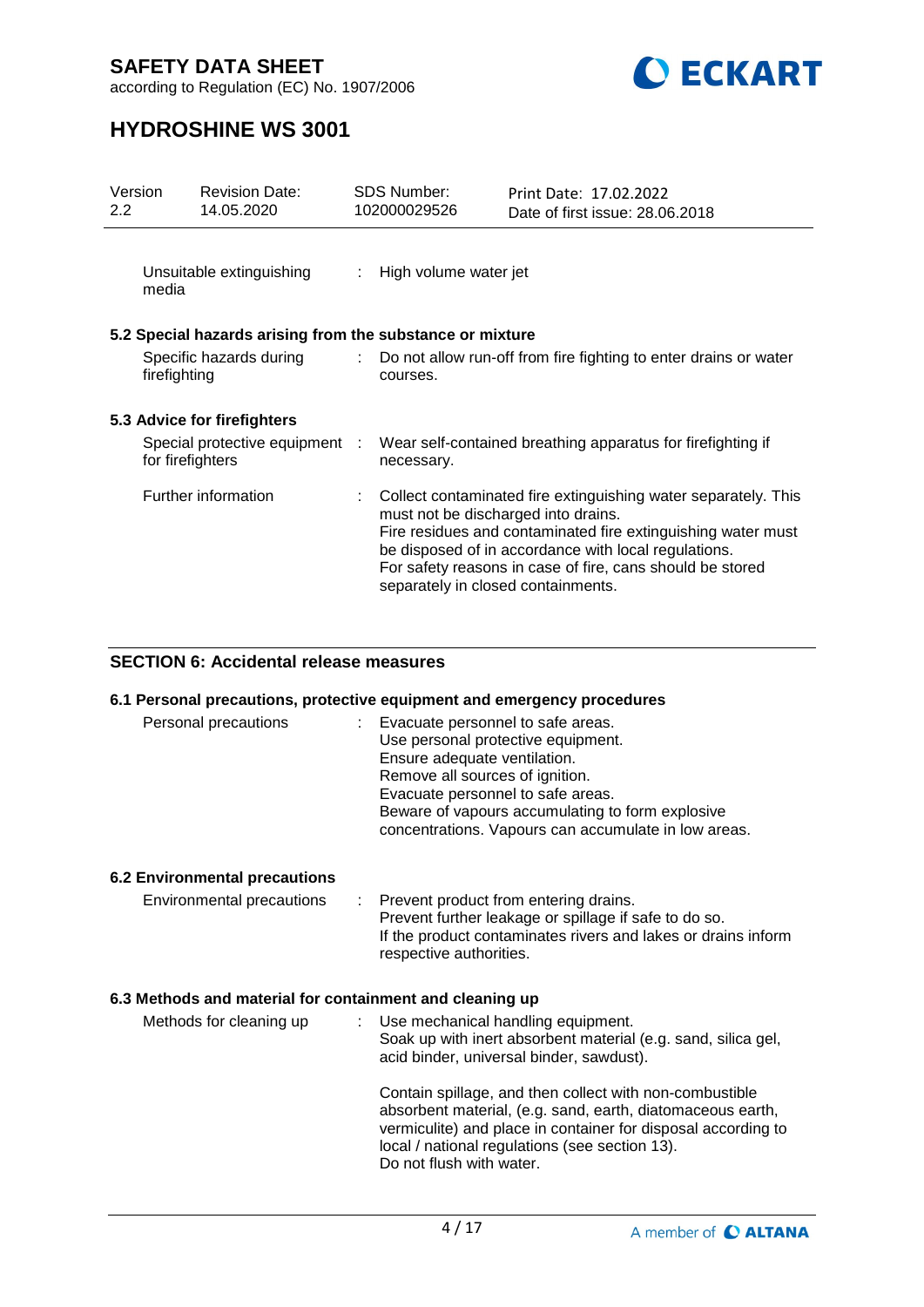according to Regulation (EC) No. 1907/2006



# **HYDROSHINE WS 3001**

| Version | <b>Revision Date:</b> | SDS Number:  | Print Date: 17.02.2022          |
|---------|-----------------------|--------------|---------------------------------|
| 2.2     | 14.05.2020            | 102000029526 | Date of first issue: 28,06,2018 |
|         |                       |              |                                 |

### **6.4 Reference to other sections**

For personal protection see section 8.

| <b>SECTION 7: Handling and storage</b>                                                                               |                                                                                                                                                                                                                                                                                                                                                                                                                                                                                                                                                                                                                                                                                  |  |  |  |
|----------------------------------------------------------------------------------------------------------------------|----------------------------------------------------------------------------------------------------------------------------------------------------------------------------------------------------------------------------------------------------------------------------------------------------------------------------------------------------------------------------------------------------------------------------------------------------------------------------------------------------------------------------------------------------------------------------------------------------------------------------------------------------------------------------------|--|--|--|
| 7.1 Precautions for safe handling<br>Advice on safe handling                                                         | Avoid formation of aerosol.<br>Do not breathe vapours/dust.<br>Avoid exposure - obtain special instructions before use.<br>Avoid contact with skin and eyes.<br>For personal protection see section 8.<br>Smoking, eating and drinking should be prohibited in the<br>application area.<br>Take precautionary measures against static discharges.<br>Provide sufficient air exchange and/or exhaust in work rooms.<br>Open drum carefully as content may be under pressure.<br>Dispose of rinse water in accordance with local and national<br>regulations.                                                                                                                      |  |  |  |
| Advice on protection against<br>fire and explosion                                                                   | Do not spray on a naked flame or any incandescent material.<br>Take necessary action to avoid static electricity discharge<br>(which might cause ignition of organic vapours). Use only<br>explosion-proof equipment. Keep away from open flames, hot<br>surfaces and sources of ignition.                                                                                                                                                                                                                                                                                                                                                                                       |  |  |  |
| Hygiene measures                                                                                                     | When using do not eat or drink. When using do not smoke.<br>Wash hands before breaks and at the end of workday.                                                                                                                                                                                                                                                                                                                                                                                                                                                                                                                                                                  |  |  |  |
| 7.2 Conditions for safe storage, including any incompatibilities<br>Requirements for storage<br>areas and containers | Earthing of containers and apparatuses is essential. Reaction<br>with water liberates extremely flammable gas (hydrogen) Take<br>measures to prevent the build up of electrostatic charge. Use<br>explosion-proof equipment. Store in original container. Keep<br>containers tightly closed in a cool, well-ventilated place. Keep<br>away from sources of ignition - No smoking. Keep container<br>closed when not in use.<br>No smoking. Keep container tightly closed in a dry and well-<br>ventilated place. Containers which are opened must be<br>carefully resealed and kept upright to prevent leakage.<br>Electrical installations / working materials must comply with |  |  |  |
| Further information on                                                                                               | the technological safety standards.<br>Protect from humidity and water.                                                                                                                                                                                                                                                                                                                                                                                                                                                                                                                                                                                                          |  |  |  |
| storage conditions                                                                                                   |                                                                                                                                                                                                                                                                                                                                                                                                                                                                                                                                                                                                                                                                                  |  |  |  |
| Advice on common storage                                                                                             | Do not store near acids.<br>Do not store together with oxidizing and self-igniting products.<br>Never allow product to get in contact with water during<br>storage.<br>Keep away from oxidizing agents, strongly alkaline and                                                                                                                                                                                                                                                                                                                                                                                                                                                    |  |  |  |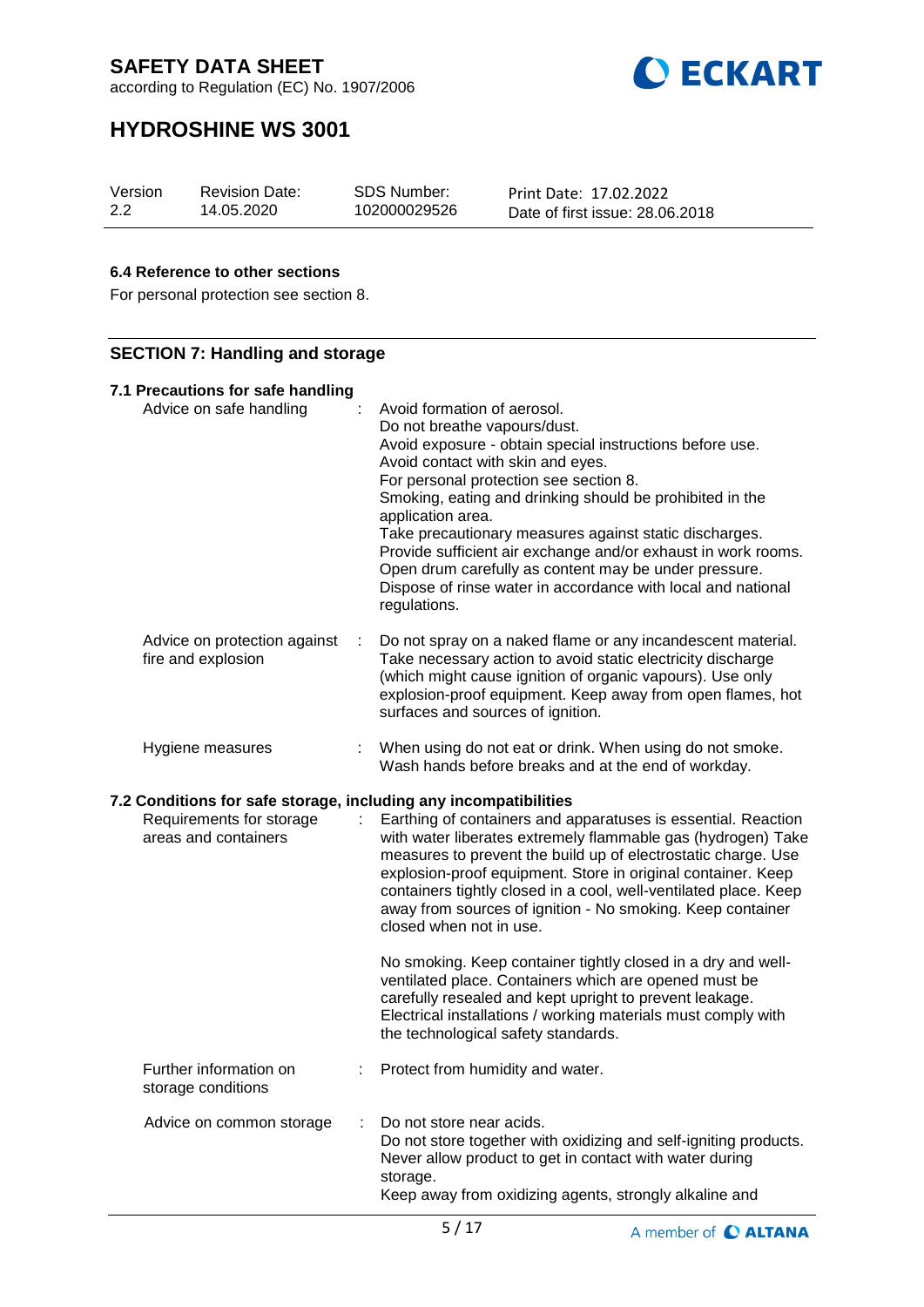

according to Regulation (EC) No. 1907/2006

# **HYDROSHINE WS 3001**

| Version<br>2.2 | <b>Revision Date:</b><br>14.05.2020         | <b>SDS Number:</b><br>102000029526 | Print Date: 17.02.2022<br>Date of first issue: 28.06.2018       |
|----------------|---------------------------------------------|------------------------------------|-----------------------------------------------------------------|
|                |                                             |                                    | strongly acid materials in order to avoid exothermic reactions. |
|                | Further information on<br>storage stability |                                    | : No decomposition if stored and applied as directed.           |

### **7.3 Specific end use(s)**

This information is not available.

### **SECTION 8: Exposure controls/personal protection**

## **8.1 Control parameters**

## **Occupational Exposure Limits**

| Components                       | CAS-No.                                                                                                                                                                                                                                                                                                                                                                                                                                                                                                                                                                                                                                                                                                                                              | Value type (Form<br>of exposure) | Control parameters     | <b>Basis</b> |  |
|----------------------------------|------------------------------------------------------------------------------------------------------------------------------------------------------------------------------------------------------------------------------------------------------------------------------------------------------------------------------------------------------------------------------------------------------------------------------------------------------------------------------------------------------------------------------------------------------------------------------------------------------------------------------------------------------------------------------------------------------------------------------------------------------|----------------------------------|------------------------|--------------|--|
| propan-2-ol                      | 67-63-0                                                                                                                                                                                                                                                                                                                                                                                                                                                                                                                                                                                                                                                                                                                                              | <b>TWA</b>                       | 400 ppm<br>999 mg/m3   | GB EH40      |  |
|                                  |                                                                                                                                                                                                                                                                                                                                                                                                                                                                                                                                                                                                                                                                                                                                                      | <b>STEL</b>                      | 500 ppm<br>1,250 mg/m3 | GB EH40      |  |
| aluminium powder<br>(stabilised) | 7429-90-5                                                                                                                                                                                                                                                                                                                                                                                                                                                                                                                                                                                                                                                                                                                                            | TWA (Inhalable)                  | $10$ mg/m $3$          | GB EH40      |  |
| Further information              | The COSHH definition of a substance hazardous to health includes dust of<br>any kind when present at a concentration in air equal to or greater than 10<br>mg.m-3 8-hour TWA of inhalable dust or 4 mg.m-3 8-hour TWA of respirable<br>dust. This means that any dust will be subject to COSHH if people are<br>exposed to dust above these levels. Some dusts have been assigned<br>specific WELs and exposure to these must comply with the appropriate<br>limits., Where no specific short-term exposure limit is listed, a figure three<br>times the long-term exposure limit should be used.                                                                                                                                                    |                                  |                        |              |  |
|                                  |                                                                                                                                                                                                                                                                                                                                                                                                                                                                                                                                                                                                                                                                                                                                                      | <b>TWA</b><br>(Respirable)       | $4$ mg/m $3$           | GB EH40      |  |
| Further information              | The COSHH definition of a substance hazardous to health includes dust of<br>any kind when present at a concentration in air equal to or greater than 10<br>mg.m-3 8-hour TWA of inhalable dust or 4 mg.m-3 8-hour TWA of respirable<br>dust. This means that any dust will be subject to COSHH if people are<br>exposed to dust above these levels. Some dusts have been assigned<br>specific WELs and exposure to these must comply with the appropriate<br>limits., Where no specific short-term exposure limit is listed, a figure three<br>times the long-term exposure limit should be used.                                                                                                                                                    |                                  |                        |              |  |
|                                  |                                                                                                                                                                                                                                                                                                                                                                                                                                                                                                                                                                                                                                                                                                                                                      | TWA (inhalable<br>dust)          | $10$ mg/m $3$          | GB EH40      |  |
| Further information              | For the purposes of these limits, respirable dust and inhalable dust are<br>those fractions of airborne dust which will be collected when sampling is<br>undertaken in accordance with the methods described in MDHS14/4<br>General methods for sampling and gravimetric analysis or respirable,<br>thoracic and inhalable aerosols, The COSHH definition of a substance<br>hazardous to health includes dust of any kind when present at a<br>concentration in air equal to or greater than 10 mg.m-3 8-hour TWA of<br>inhalable dust or 4 mg.m-3 8-hour TWA of respirable dust. This means that<br>any dust will be subject to COSHH if people are exposed to dust above<br>these levels. Some dusts have been assigned specific WELs and exposure |                                  |                        |              |  |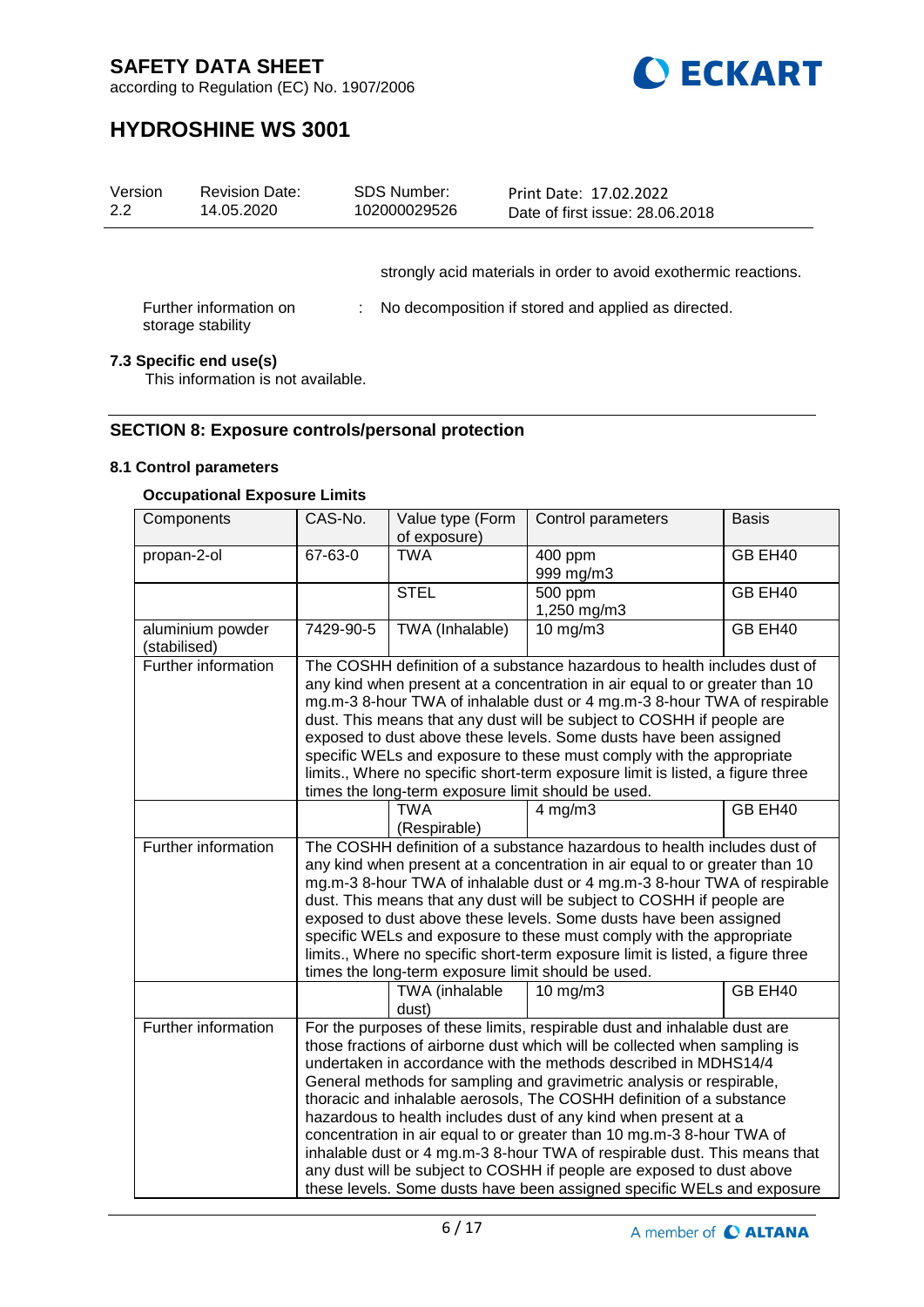according to Regulation (EC) No. 1907/2006



# **HYDROSHINE WS 3001**

| Version<br>2.2 | <b>Revision Date:</b><br>14.05.2020 | <b>SDS Number:</b><br>102000029526                                                                                                                                                                                                                                                                                                                                                                                                                                                                                                                                                                                                                                                                                                                                                                                                                                                                                                                                                                                                                                             |  | Print Date: 17.02.2022<br>Date of first issue: 28.06.2018                                                                                                                                                                                                                                                                                                                                                                                                                                                                                                                                                                                                                                                                                                                                                                                                                                                                                                                                                                                                                                                                                                                                                                                                                                                                                                                                                                                                                                                                                                                                                                                                                                                                                                                                            |         |
|----------------|-------------------------------------|--------------------------------------------------------------------------------------------------------------------------------------------------------------------------------------------------------------------------------------------------------------------------------------------------------------------------------------------------------------------------------------------------------------------------------------------------------------------------------------------------------------------------------------------------------------------------------------------------------------------------------------------------------------------------------------------------------------------------------------------------------------------------------------------------------------------------------------------------------------------------------------------------------------------------------------------------------------------------------------------------------------------------------------------------------------------------------|--|------------------------------------------------------------------------------------------------------------------------------------------------------------------------------------------------------------------------------------------------------------------------------------------------------------------------------------------------------------------------------------------------------------------------------------------------------------------------------------------------------------------------------------------------------------------------------------------------------------------------------------------------------------------------------------------------------------------------------------------------------------------------------------------------------------------------------------------------------------------------------------------------------------------------------------------------------------------------------------------------------------------------------------------------------------------------------------------------------------------------------------------------------------------------------------------------------------------------------------------------------------------------------------------------------------------------------------------------------------------------------------------------------------------------------------------------------------------------------------------------------------------------------------------------------------------------------------------------------------------------------------------------------------------------------------------------------------------------------------------------------------------------------------------------------|---------|
|                |                                     | to these must comply with the appropriate limits., Most industrial dusts<br>contain particles of a wide range of sizes. The behaviour, deposition and<br>fate of any particular particle after entry into the human respiratory system,<br>and the body response that it elicits, depend on the nature and size of the<br>particle. HSE distinguishes two size fractions for limit-setting purposes<br>termed 'inhalable' and 'respirable'., Inhalable dust approximates to the<br>fraction of airborne material that enters the nose and mouth during breathing<br>and is therefore available for deposition in the respiratory tract. Respirable<br>dust approximates to the fraction that penetrates to the gas exchange region<br>of the lung. Fuller definitions and explanatory material are given in<br>MDHS14/4., Where dusts contain components that have their own assigned<br>WEL, all the relevant limits should be complied with., Where no specific<br>short-term exposure limit is listed, a figure three times the long-term<br>exposure limit should be used. |  |                                                                                                                                                                                                                                                                                                                                                                                                                                                                                                                                                                                                                                                                                                                                                                                                                                                                                                                                                                                                                                                                                                                                                                                                                                                                                                                                                                                                                                                                                                                                                                                                                                                                                                                                                                                                      |         |
|                |                                     | <b>TWA (Respirable</b><br>dust)                                                                                                                                                                                                                                                                                                                                                                                                                                                                                                                                                                                                                                                                                                                                                                                                                                                                                                                                                                                                                                                |  | $4$ mg/m $3$                                                                                                                                                                                                                                                                                                                                                                                                                                                                                                                                                                                                                                                                                                                                                                                                                                                                                                                                                                                                                                                                                                                                                                                                                                                                                                                                                                                                                                                                                                                                                                                                                                                                                                                                                                                         | GB EH40 |
|                | Further information                 | exposure limit should be used.                                                                                                                                                                                                                                                                                                                                                                                                                                                                                                                                                                                                                                                                                                                                                                                                                                                                                                                                                                                                                                                 |  | For the purposes of these limits, respirable dust and inhalable dust are<br>those fractions of airborne dust which will be collected when sampling is<br>undertaken in accordance with the methods described in MDHS14/4<br>General methods for sampling and gravimetric analysis or respirable,<br>thoracic and inhalable aerosols, The COSHH definition of a substance<br>hazardous to health includes dust of any kind when present at a<br>concentration in air equal to or greater than 10 mg.m-3 8-hour TWA of<br>inhalable dust or 4 mg.m-3 8-hour TWA of respirable dust. This means that<br>any dust will be subject to COSHH if people are exposed to dust above<br>these levels. Some dusts have been assigned specific WELs and exposure<br>to these must comply with the appropriate limits., Most industrial dusts<br>contain particles of a wide range of sizes. The behaviour, deposition and<br>fate of any particular particle after entry into the human respiratory system,<br>and the body response that it elicits, depend on the nature and size of the<br>particle. HSE distinguishes two size fractions for limit-setting purposes<br>termed 'inhalable' and 'respirable'., Inhalable dust approximates to the<br>fraction of airborne material that enters the nose and mouth during breathing<br>and is therefore available for deposition in the respiratory tract. Respirable<br>dust approximates to the fraction that penetrates to the gas exchange region<br>of the lung. Fuller definitions and explanatory material are given in<br>MDHS14/4., Where dusts contain components that have their own assigned<br>WEL, all the relevant limits should be complied with., Where no specific<br>short-term exposure limit is listed, a figure three times the long-term |         |
|                | silicon dioxide                     | 7631-86-9<br>TWA (inhalable<br>dust)                                                                                                                                                                                                                                                                                                                                                                                                                                                                                                                                                                                                                                                                                                                                                                                                                                                                                                                                                                                                                                           |  | $6$ mg/m $3$<br>(Silica)                                                                                                                                                                                                                                                                                                                                                                                                                                                                                                                                                                                                                                                                                                                                                                                                                                                                                                                                                                                                                                                                                                                                                                                                                                                                                                                                                                                                                                                                                                                                                                                                                                                                                                                                                                             | GB EH40 |
|                | Further information                 |                                                                                                                                                                                                                                                                                                                                                                                                                                                                                                                                                                                                                                                                                                                                                                                                                                                                                                                                                                                                                                                                                |  | For the purposes of these limits, respirable dust and inhalable dust are<br>those fractions of airborne dust which will be collected when sampling is<br>undertaken in accordance with the methods described in MDHS14/4<br>General methods for sampling and gravimetric analysis or respirable,<br>thoracic and inhalable aerosols, The COSHH definition of a substance<br>hazardous to health includes dust of any kind when present at a<br>concentration in air equal to or greater than 10 mg.m-3 8-hour TWA of<br>inhalable dust or 4 mg.m-3 8-hour TWA of respirable dust. This means that<br>any dust will be subject to COSHH if people are exposed to dust above<br>these levels. Some dusts have been assigned specific WELs and exposure                                                                                                                                                                                                                                                                                                                                                                                                                                                                                                                                                                                                                                                                                                                                                                                                                                                                                                                                                                                                                                                 |         |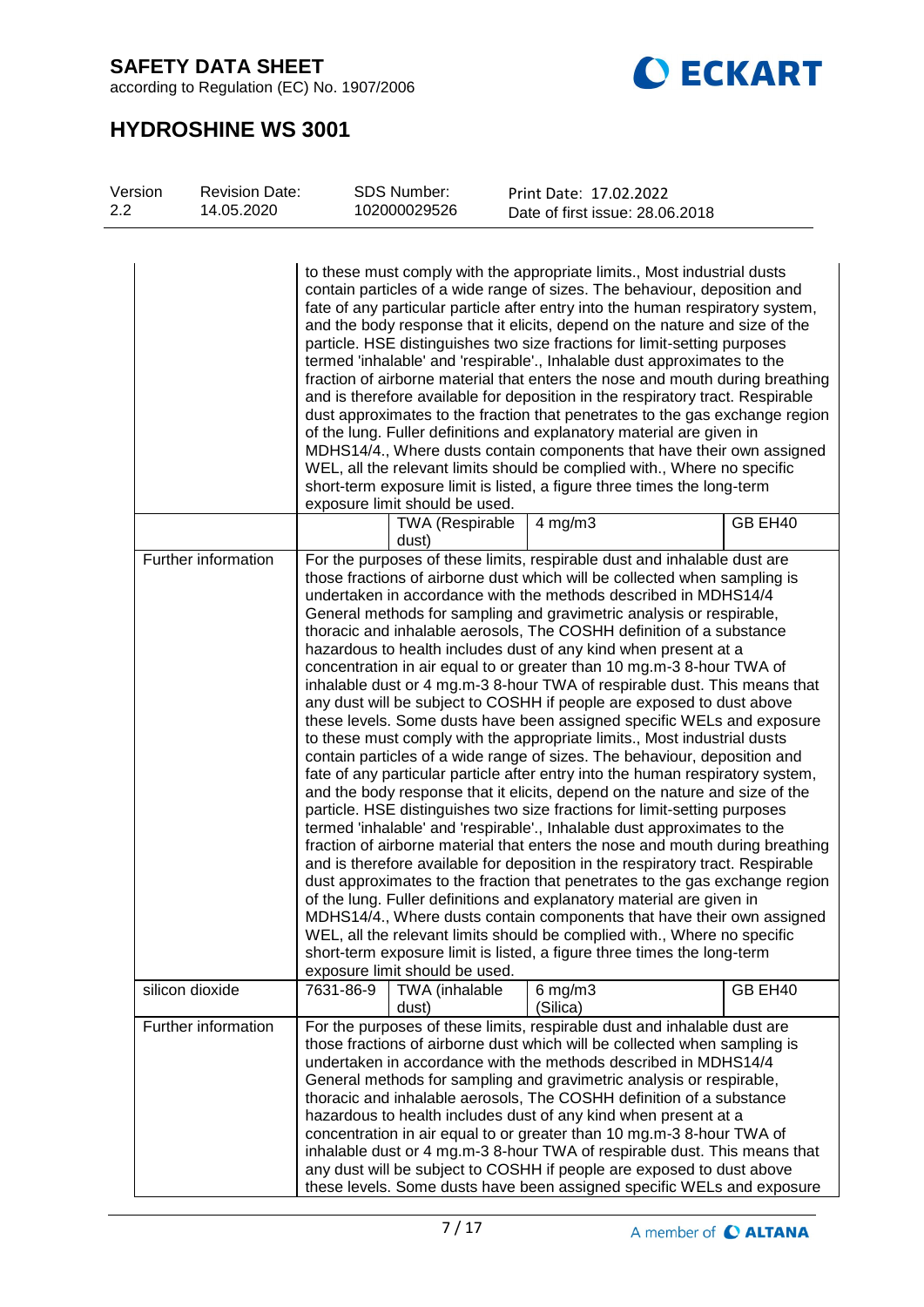according to Regulation (EC) No. 1907/2006



# **HYDROSHINE WS 3001**

| <b>Revision Date:</b><br>Version<br>$2.2\,$<br>14.05.2020 |                     | SDS Number:<br>102000029526                                                                                                                                                                                                                                                                                                                                                                                                                                                                                                                                                                                                                                                                                                                                                                                                                                                                                                                                                                                                                                                    |                                 | Print Date: 17.02.2022<br>Date of first issue: 28.06.2018 |                                                                                                                                                                                                                                                                                                                                                                                                                                                                                                                                                                                                                                                                                                                                                                                                                                                                                                                                                                                                                                                                                                                                                                                                                                                                                                                                                                                                                                                                                                                                                                                                                                                                                                                                                                                                      |  |         |
|-----------------------------------------------------------|---------------------|--------------------------------------------------------------------------------------------------------------------------------------------------------------------------------------------------------------------------------------------------------------------------------------------------------------------------------------------------------------------------------------------------------------------------------------------------------------------------------------------------------------------------------------------------------------------------------------------------------------------------------------------------------------------------------------------------------------------------------------------------------------------------------------------------------------------------------------------------------------------------------------------------------------------------------------------------------------------------------------------------------------------------------------------------------------------------------|---------------------------------|-----------------------------------------------------------|------------------------------------------------------------------------------------------------------------------------------------------------------------------------------------------------------------------------------------------------------------------------------------------------------------------------------------------------------------------------------------------------------------------------------------------------------------------------------------------------------------------------------------------------------------------------------------------------------------------------------------------------------------------------------------------------------------------------------------------------------------------------------------------------------------------------------------------------------------------------------------------------------------------------------------------------------------------------------------------------------------------------------------------------------------------------------------------------------------------------------------------------------------------------------------------------------------------------------------------------------------------------------------------------------------------------------------------------------------------------------------------------------------------------------------------------------------------------------------------------------------------------------------------------------------------------------------------------------------------------------------------------------------------------------------------------------------------------------------------------------------------------------------------------------|--|---------|
|                                                           |                     | to these must comply with the appropriate limits., Most industrial dusts<br>contain particles of a wide range of sizes. The behaviour, deposition and<br>fate of any particular particle after entry into the human respiratory system,<br>and the body response that it elicits, depend on the nature and size of the<br>particle. HSE distinguishes two size fractions for limit-setting purposes<br>termed 'inhalable' and 'respirable'., Inhalable dust approximates to the<br>fraction of airborne material that enters the nose and mouth during breathing<br>and is therefore available for deposition in the respiratory tract. Respirable<br>dust approximates to the fraction that penetrates to the gas exchange region<br>of the lung. Fuller definitions and explanatory material are given in<br>MDHS14/4., Where dusts contain components that have their own assigned<br>WEL, all the relevant limits should be complied with., Where no specific<br>short-term exposure limit is listed, a figure three times the long-term<br>exposure limit should be used. |                                 |                                                           |                                                                                                                                                                                                                                                                                                                                                                                                                                                                                                                                                                                                                                                                                                                                                                                                                                                                                                                                                                                                                                                                                                                                                                                                                                                                                                                                                                                                                                                                                                                                                                                                                                                                                                                                                                                                      |  |         |
|                                                           |                     |                                                                                                                                                                                                                                                                                                                                                                                                                                                                                                                                                                                                                                                                                                                                                                                                                                                                                                                                                                                                                                                                                | <b>TWA (Respirable</b><br>dust) |                                                           | 2.4 mg/m3<br>(Silica)                                                                                                                                                                                                                                                                                                                                                                                                                                                                                                                                                                                                                                                                                                                                                                                                                                                                                                                                                                                                                                                                                                                                                                                                                                                                                                                                                                                                                                                                                                                                                                                                                                                                                                                                                                                |  | GB EH40 |
|                                                           | Further information |                                                                                                                                                                                                                                                                                                                                                                                                                                                                                                                                                                                                                                                                                                                                                                                                                                                                                                                                                                                                                                                                                | exposure limit should be used.  |                                                           | For the purposes of these limits, respirable dust and inhalable dust are<br>those fractions of airborne dust which will be collected when sampling is<br>undertaken in accordance with the methods described in MDHS14/4<br>General methods for sampling and gravimetric analysis or respirable,<br>thoracic and inhalable aerosols, The COSHH definition of a substance<br>hazardous to health includes dust of any kind when present at a<br>concentration in air equal to or greater than 10 mg.m-3 8-hour TWA of<br>inhalable dust or 4 mg.m-3 8-hour TWA of respirable dust. This means that<br>any dust will be subject to COSHH if people are exposed to dust above<br>these levels. Some dusts have been assigned specific WELs and exposure<br>to these must comply with the appropriate limits., Most industrial dusts<br>contain particles of a wide range of sizes. The behaviour, deposition and<br>fate of any particular particle after entry into the human respiratory system,<br>and the body response that it elicits, depend on the nature and size of the<br>particle. HSE distinguishes two size fractions for limit-setting purposes<br>termed 'inhalable' and 'respirable'., Inhalable dust approximates to the<br>fraction of airborne material that enters the nose and mouth during breathing<br>and is therefore available for deposition in the respiratory tract. Respirable<br>dust approximates to the fraction that penetrates to the gas exchange region<br>of the lung. Fuller definitions and explanatory material are given in<br>MDHS14/4., Where dusts contain components that have their own assigned<br>WEL, all the relevant limits should be complied with., Where no specific<br>short-term exposure limit is listed, a figure three times the long-term |  |         |

## **Derived No Effect Level (DNEL) according to Regulation (EC) No. 1907/2006:**

| Substance name | End Use   | Exposure routes | Potential health<br>effects   | Value              |
|----------------|-----------|-----------------|-------------------------------|--------------------|
| propan-2-ol    | Workers   | Skin contact    | Long-term systemic<br>effects | 888 mg/kg          |
|                | Workers   | Inhalation      | Long-term systemic<br>effects | 500 mg/m3          |
|                | Consumers | Ingestion       | Long-term systemic<br>effects | $26 \text{ mg/kg}$ |
|                | Consumers | Skin contact    | Long-term systemic<br>effects | 319 mg/kg          |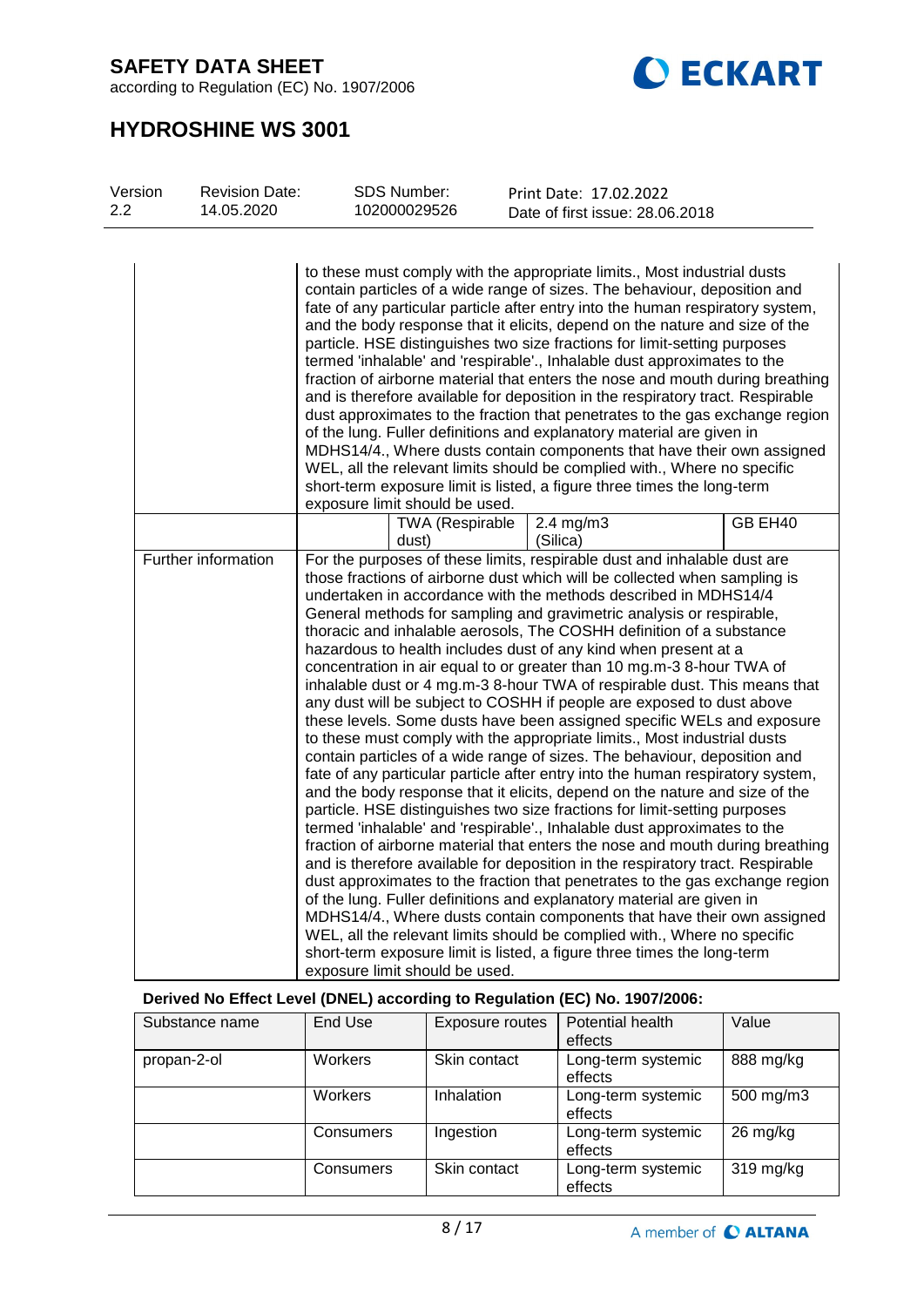

according to Regulation (EC) No. 1907/2006

# **HYDROSHINE WS 3001**

| Version<br>SDS Number:<br><b>Revision Date:</b><br>2.2<br>102000029526<br>14.05.2020 | Print Date: 17.02.2022<br>Date of first issue: 28,06,2018 |
|--------------------------------------------------------------------------------------|-----------------------------------------------------------|
|--------------------------------------------------------------------------------------|-----------------------------------------------------------|

|                                  | Consumers | Inhalation | Long-term systemic<br>effects | 89 mg/m3                |
|----------------------------------|-----------|------------|-------------------------------|-------------------------|
| aluminium powder<br>(stabilised) | Workers   | Inhalation | Long-term local<br>effects    | $3.72 \,\mathrm{mg/m3}$ |
|                                  | Consumers | Oral       | Long-term systemic<br>effects | $3.95$ mg/kg            |
|                                  | Workers   | Inhalation | Long-term systemic<br>effects | $3.72 \,\mathrm{mg/m3}$ |

### **Predicted No Effect Concentration (PNEC) according to Regulation (EC) No. 1907/2006:**

| Substance name                | <b>Environmental Compartment</b> | Value              |
|-------------------------------|----------------------------------|--------------------|
| propan-2-ol                   | Soil                             | $28 \text{ mg/kg}$ |
|                               | Fresh water                      | 140.9 mg/l         |
|                               | Fresh water sediment             | 552 mg/kg          |
|                               | Marine water                     | 140.9 mg/l         |
|                               | Marine sediment                  | 552 mg/kg          |
|                               | <b>STP</b>                       | 2251 mg/l          |
| aluminium powder (stabilised) | Fresh water                      | 0.0749 mg/l        |
|                               | clarification plant              | $20$ mg/l          |

#### **8.2 Exposure controls**

#### **Personal protective equipment**

| Eye protection              | Goggles                                                                                                                                                                                                                                                                                                                                                                                                                                                                                                                                                                                                                                                                                                                                                                                                            |
|-----------------------------|--------------------------------------------------------------------------------------------------------------------------------------------------------------------------------------------------------------------------------------------------------------------------------------------------------------------------------------------------------------------------------------------------------------------------------------------------------------------------------------------------------------------------------------------------------------------------------------------------------------------------------------------------------------------------------------------------------------------------------------------------------------------------------------------------------------------|
|                             | Wear face-shield and protective suit for abnormal processing<br>problems.                                                                                                                                                                                                                                                                                                                                                                                                                                                                                                                                                                                                                                                                                                                                          |
| Hand protection<br>Material | Solvent-resistant gloves (butyl-rubber)                                                                                                                                                                                                                                                                                                                                                                                                                                                                                                                                                                                                                                                                                                                                                                            |
| <b>Remarks</b>              | Take note of the information given by the producer<br>concerning permeability and break through times, and of<br>special workplace conditions (mechanical strain, duration of<br>contact). The exact break through time can be obtained from<br>the protective glove producer and this has to be observed.<br>Please observe the instructions regarding permeability and<br>breakthrough time which are provided by the supplier of the<br>gloves. Also take into consideration the specific local<br>conditions under which the product is used, such as the<br>danger of cuts, abrasion, and the contact time.<br>Recommended preventive skin protection Skin should be<br>washed after contact. The suitability for a specific workplace<br>should be discussed with the producers of the protective<br>gloves. |
| Skin and body protection    | Choose body protection according to the amount and<br>concentration of the dangerous substance at the work place.                                                                                                                                                                                                                                                                                                                                                                                                                                                                                                                                                                                                                                                                                                  |
| Respiratory protection      | Use suitable breathing protection if workplace concentration<br>requires.                                                                                                                                                                                                                                                                                                                                                                                                                                                                                                                                                                                                                                                                                                                                          |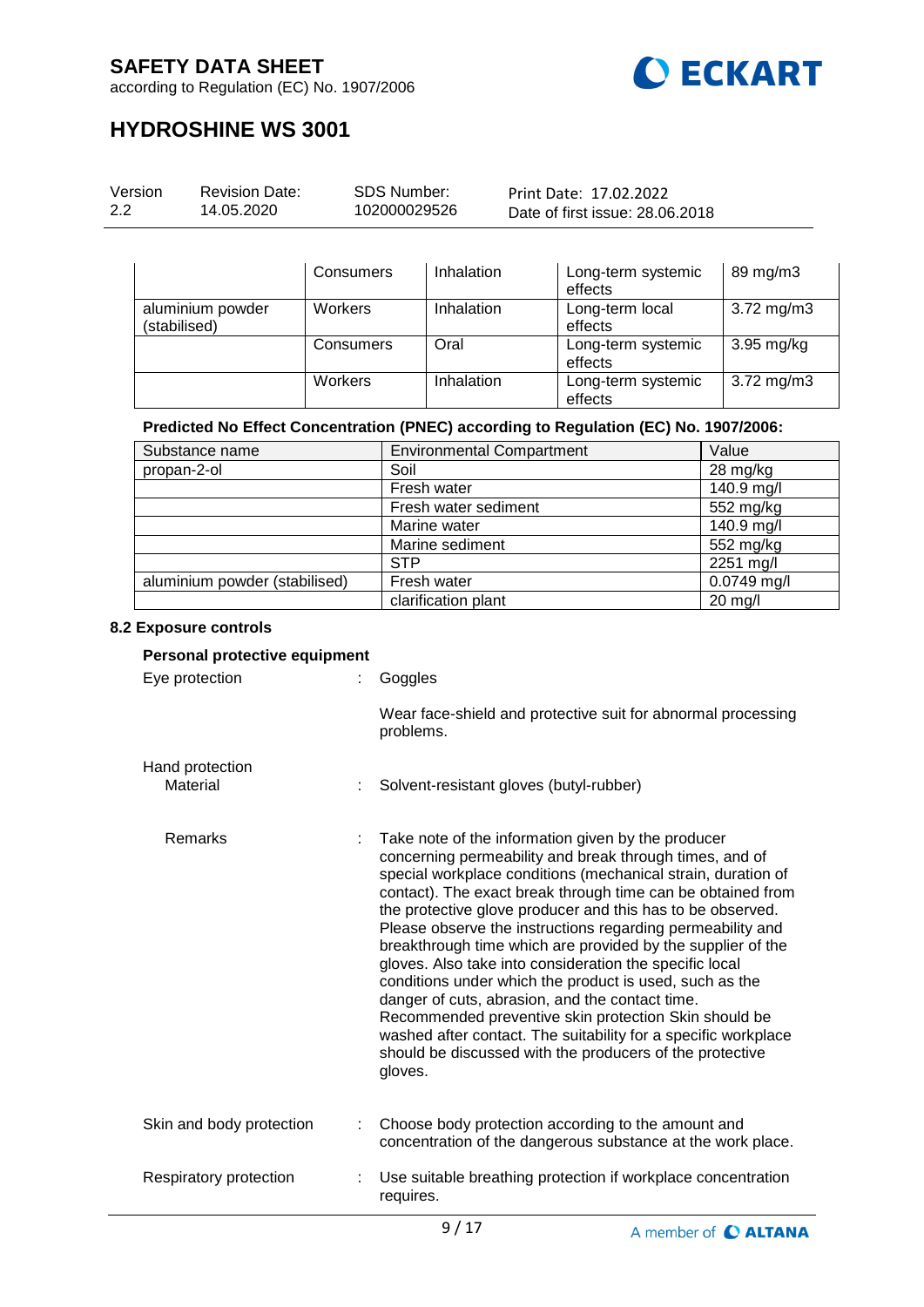

according to Regulation (EC) No. 1907/2006

# **HYDROSHINE WS 3001**

| Version | <b>Revision Date:</b>           | <b>SDS Number:</b> | Print Date: 17.02.2022                                   |
|---------|---------------------------------|--------------------|----------------------------------------------------------|
| 2.2     | 14.05.2020                      | 102000029526       | Date of first issue: 28,06,2018                          |
|         | Faulasamentel syncsure controle | approved filter.   | In the case of vapour formation use a respirator with an |

#### **Environmental exposure controls**

Water : The product should not be allowed to enter drains, water courses or the soil.

## **SECTION 9: Physical and chemical properties**

### **9.1 Information on basic physical and chemical properties**

| Appearance                                          | : liquid          |
|-----------------------------------------------------|-------------------|
| Colour                                              | silver            |
| Odour                                               | characteristic    |
| <b>Odour Threshold</b>                              | No data available |
| рH                                                  | No data available |
| Freezing point                                      | No data available |
| Boiling point/boiling range                         | : 82 °C           |
| Flash point                                         | 13 °C             |
| Evaporation rate                                    | No data available |
| Flammability (solid, gas)                           | No data available |
| Self-ignition                                       | No data available |
| Auto-ignition temperature                           | No data available |
| Smoldering temperature                              | No data available |
| Decomposition temperature                           | No data available |
| <b>Explosive properties</b>                         | No data available |
| Oxidizing properties                                | No data available |
| Upper explosion limit / Upper<br>flammability limit | No data available |
| Lower explosion limit / Lower<br>flammability limit | No data available |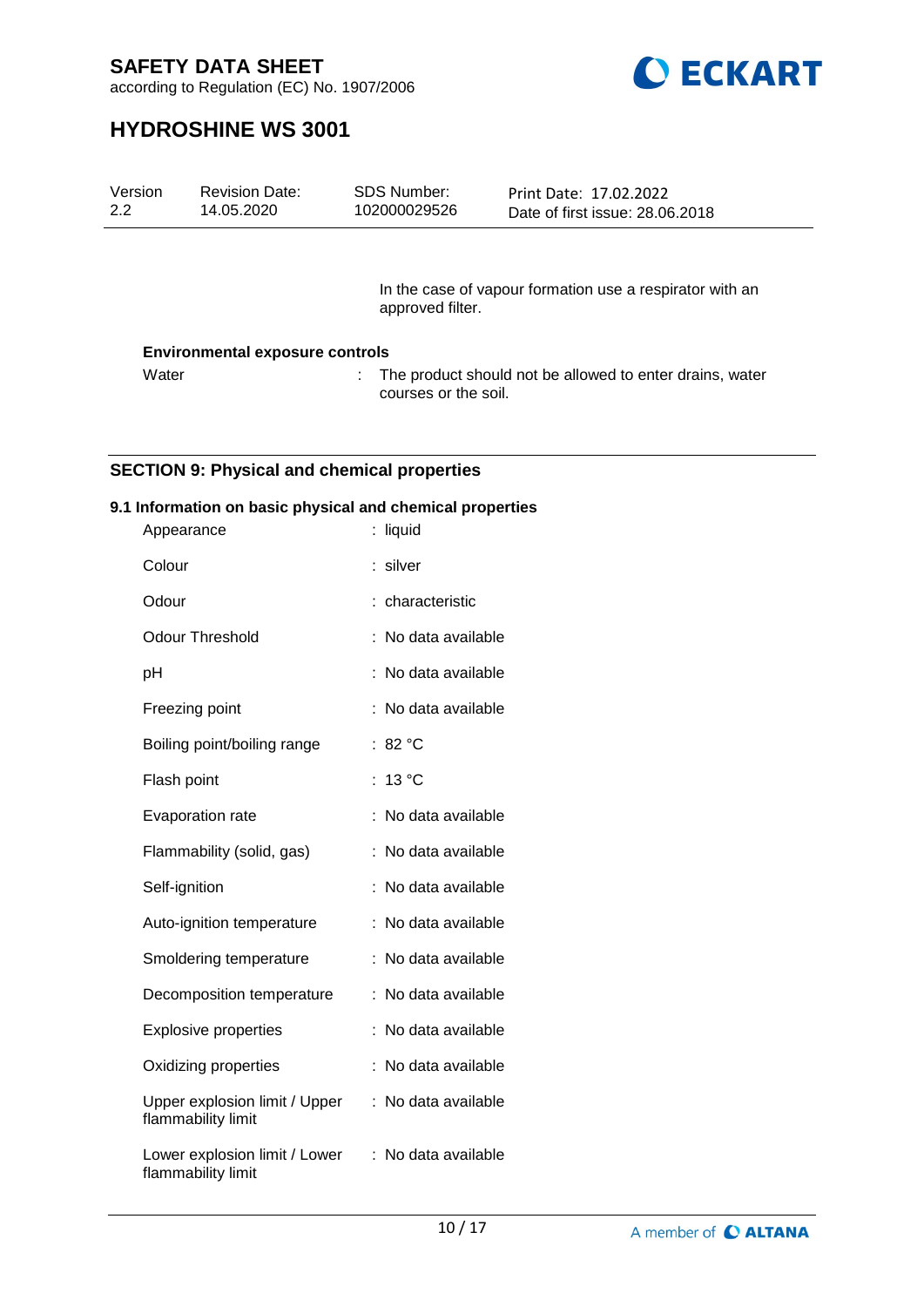according to Regulation (EC) No. 1907/2006



# **HYDROSHINE WS 3001**

| Version<br>$2.2^{\circ}$ | <b>Revision Date:</b><br>14.05.2020        | <b>SDS Number:</b><br>102000029526                   | Print Date: 17.02.2022<br>Date of first issue: 28.06.2018 |  |
|--------------------------|--------------------------------------------|------------------------------------------------------|-----------------------------------------------------------|--|
|                          |                                            |                                                      |                                                           |  |
|                          | Vapour pressure                            | : No data available                                  |                                                           |  |
|                          | Relative vapour density                    | : No data available                                  |                                                           |  |
|                          | Relative density                           | : No data available                                  |                                                           |  |
| Density                  |                                            | $: 0.8 - 1.0$ g/cm3                                  |                                                           |  |
| <b>Bulk density</b>      |                                            | : No data available                                  |                                                           |  |
|                          | Water solubility                           | : No data available                                  |                                                           |  |
|                          | Solubility in other solvents               | : No data available                                  |                                                           |  |
|                          | Partition coefficient: n-<br>octanol/water | : No data available                                  |                                                           |  |
|                          | Decomposition temperature                  | : No data available                                  |                                                           |  |
|                          | Viscosity, dynamic                         | : No data available                                  |                                                           |  |
|                          | Viscosity, kinematic                       | : No data available                                  |                                                           |  |
| Flow time                |                                            | : > 100 s<br>Cross section: 6 mm<br>Method: ISO 2431 |                                                           |  |
|                          |                                            |                                                      |                                                           |  |

### **9.2 Other information**

No data available

## **SECTION 10: Stability and reactivity**

#### **10.1 Reactivity**

No decomposition if stored and applied as directed.

#### **10.2 Chemical stability**

No decomposition if stored and applied as directed.

#### **10.3 Possibility of hazardous reactions**

| Hazardous reactions | : Contact with acids and alkalis may release hydrogen. |
|---------------------|--------------------------------------------------------|
|                     |                                                        |

Stable under recommended storage conditions.

Vapours may form explosive mixture with air.

#### **10.4 Conditions to avoid**

| Conditions to avoid | Do not allow evaporation to dryness. |
|---------------------|--------------------------------------|
|---------------------|--------------------------------------|

Heat, flames and sparks.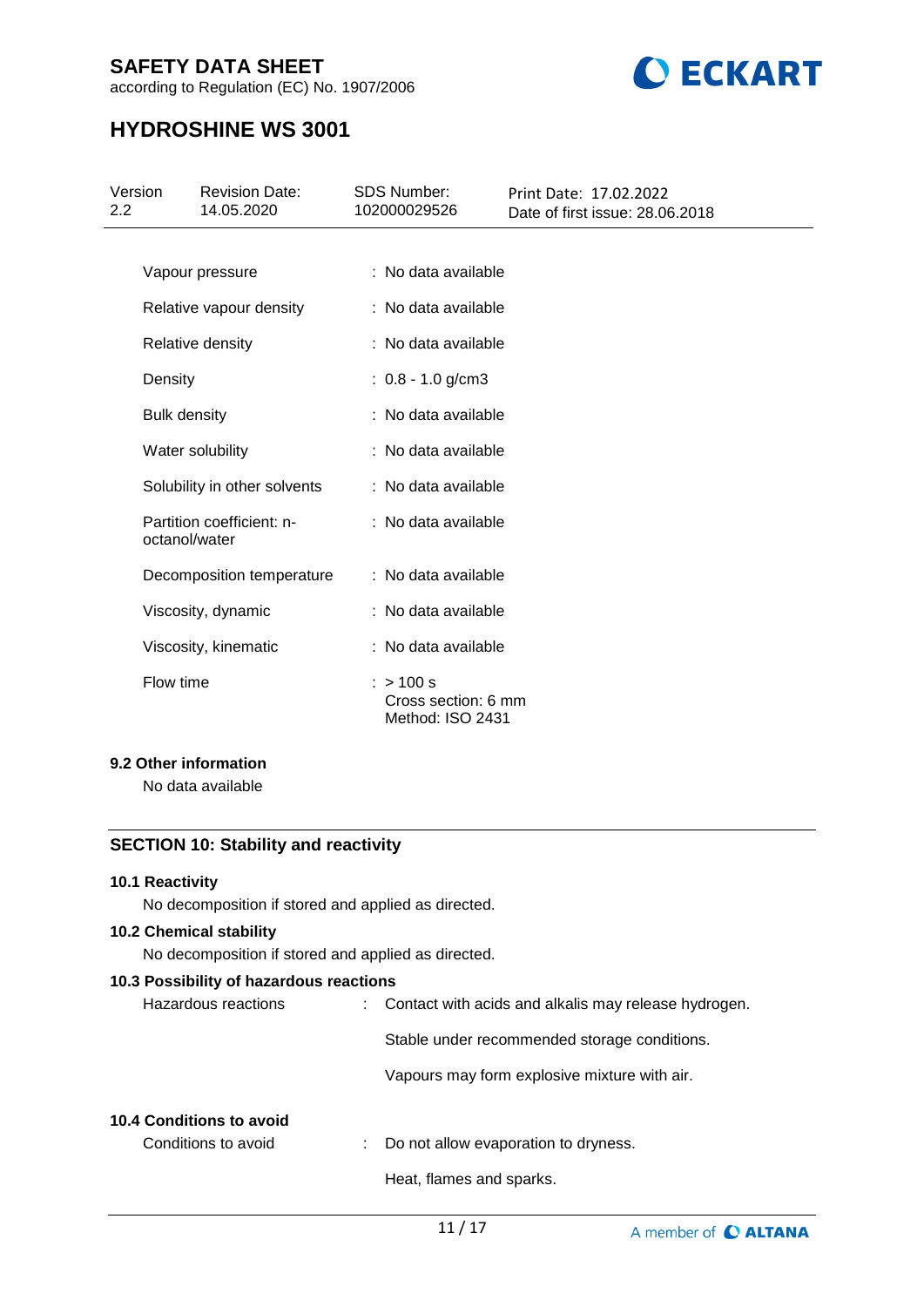

according to Regulation (EC) No. 1907/2006

# **HYDROSHINE WS 3001**

| Version<br>$2.2^{\circ}$ |     | <b>Revision Date:</b><br>14.05.2020                              | <b>SDS Number:</b><br>102000029526   | Print Date: 17.02.2022<br>Date of first issue: 28.06.2018 |
|--------------------------|-----|------------------------------------------------------------------|--------------------------------------|-----------------------------------------------------------|
|                          |     |                                                                  |                                      |                                                           |
|                          |     | 10.5 Incompatible materials                                      |                                      |                                                           |
|                          |     | Materials to avoid                                               | Acids<br>Bases<br>Oxidizing agents   |                                                           |
|                          |     | 10.6 Hazardous decomposition products                            |                                      |                                                           |
|                          | air | Contact with water or humid : This information is not available. |                                      |                                                           |
|                          |     | Thermal decomposition                                            | : This information is not available. |                                                           |

## **SECTION 11: Toxicological information**

### **11.1 Information on toxicological effects**

#### **Acute toxicity**

Not classified based on available information.

### **Components:**

| propan-2-ol:          |                                  |
|-----------------------|----------------------------------|
| Acute oral toxicity   | : LD50 (Rat): $> 2,000$ mg/kg    |
| Acute dermal toxicity | : LD50 (Rabbit): $> 2,000$ mg/kg |

#### **aluminium powder (stabilised):**

| Acute inhalation toxicity | : $LC50$ (Rat): $> 5$ mg/l |
|---------------------------|----------------------------|
|                           | Exposure time: 4 h         |
|                           | Test atmosphere: dust/mist |

#### **Skin corrosion/irritation**

Not classified based on available information.

### **Product:**

Remarks: May cause skin irritation in susceptible persons.

### **Serious eye damage/eye irritation**

Causes serious eye irritation.

#### **Product:**

Remarks: Eye irritation

### **Respiratory or skin sensitisation**

#### **Skin sensitisation**

Not classified based on available information.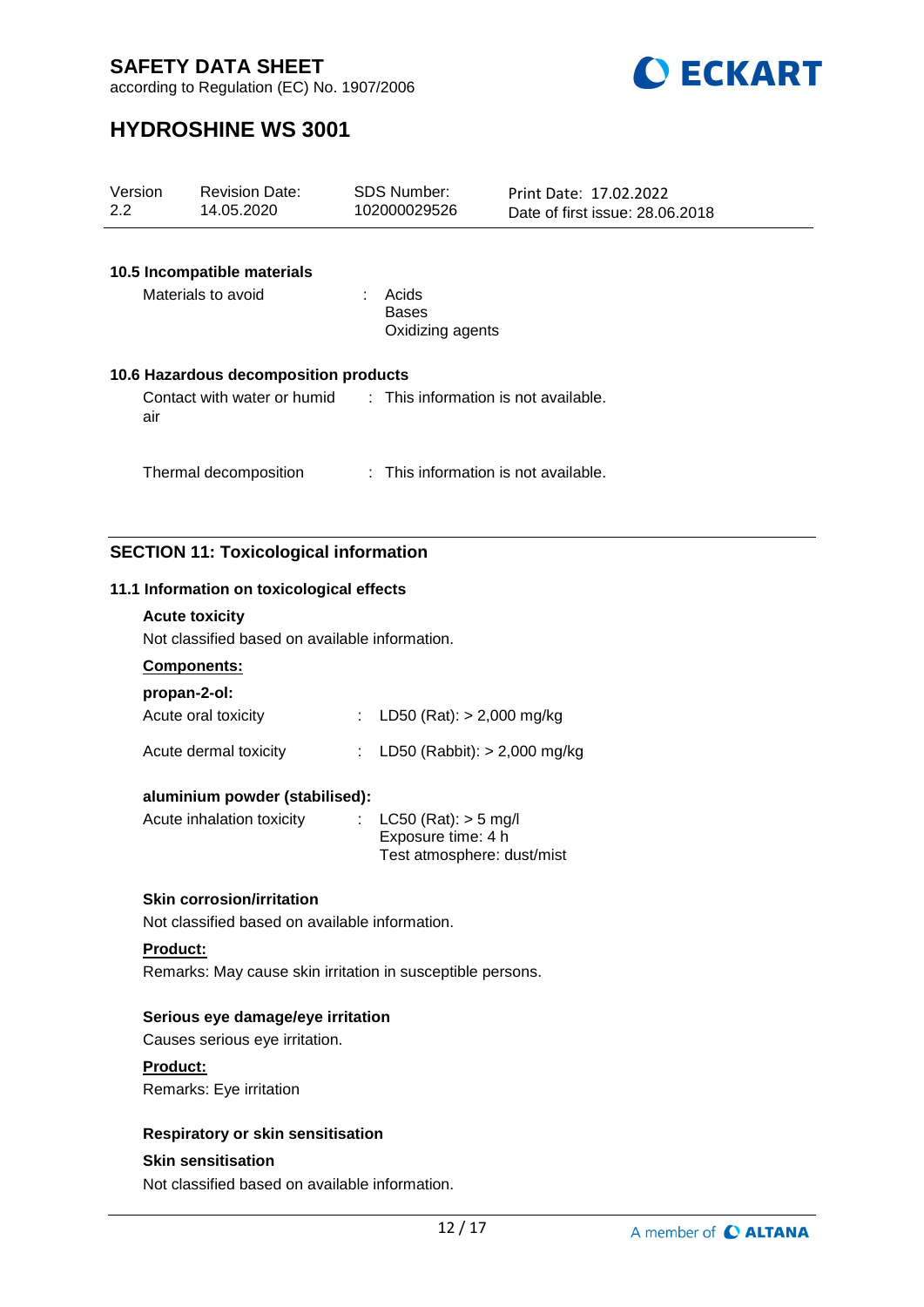

according to Regulation (EC) No. 1907/2006

# **HYDROSHINE WS 3001**

| Version | <b>Revision Date:</b> | SDS Number:  | Print Date: 17.02.2022          |
|---------|-----------------------|--------------|---------------------------------|
| 2.2     | 14.05.2020            | 102000029526 | Date of first issue: 28,06,2018 |

#### **Respiratory sensitisation**

Not classified based on available information.

## **Germ cell mutagenicity**

Not classified based on available information.

#### **Carcinogenicity**

Not classified based on available information.

#### **Reproductive toxicity**

Not classified based on available information.

#### **STOT - single exposure**

May cause drowsiness or dizziness.

#### **STOT - repeated exposure**

Not classified based on available information.

#### **Aspiration toxicity**

Not classified based on available information.

#### **Further information**

#### **Product:**

Remarks: Symptoms of overexposure may be headache, dizziness, tiredness, nausea and vomiting.

Concentrations substantially above the TLV value may cause narcotic effects. Solvents may degrease the skin.

#### **SECTION 12: Ecological information**

#### **12.1 Toxicity**

No data available

#### **12.2 Persistence and degradability**

No data available

#### **12.3 Bioaccumulative potential**

No data available

#### **12.4 Mobility in soil**

No data available

#### **12.5 Results of PBT and vPvB assessment**

#### **Product:**

Assessment : This substance/mixture contains no components considered to be either persistent, bioaccumulative and toxic (PBT), or very persistent and very bioaccumulative (vPvB) at levels of 0.1% or higher..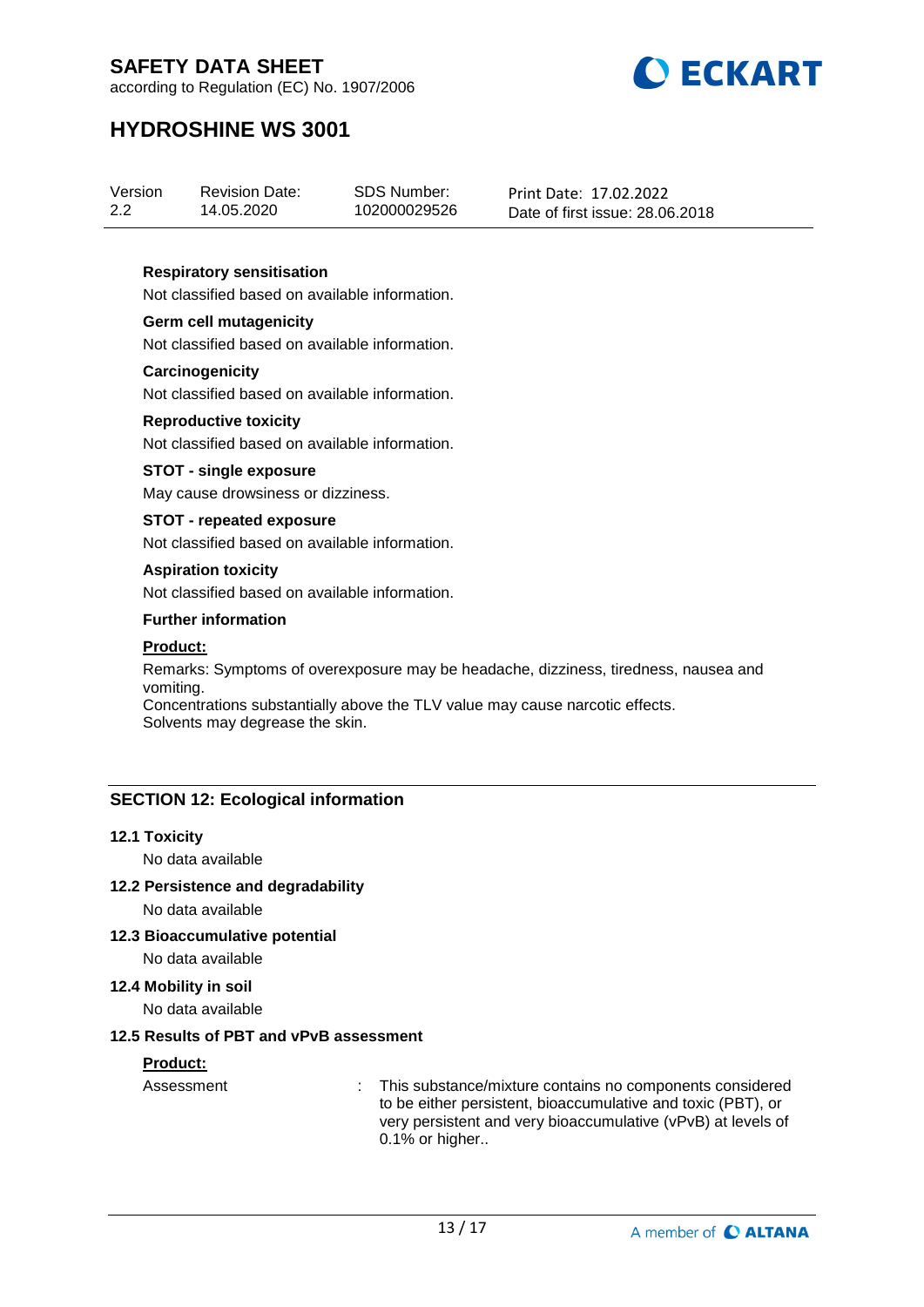

according to Regulation (EC) No. 1907/2006

# **HYDROSHINE WS 3001**

| Version<br>2.2  | <b>Revision Date:</b><br>14.05.2020        |    | <b>SDS Number:</b><br>102000029526                                                            | Print Date: 17.02.2022<br>Date of first issue: 28.06.2018                                                                                                                                        |
|-----------------|--------------------------------------------|----|-----------------------------------------------------------------------------------------------|--------------------------------------------------------------------------------------------------------------------------------------------------------------------------------------------------|
|                 | 12.6 Other adverse effects                 |    |                                                                                               |                                                                                                                                                                                                  |
| <b>Product:</b> |                                            |    |                                                                                               |                                                                                                                                                                                                  |
| information     | Additional ecological                      |    | No data available                                                                             |                                                                                                                                                                                                  |
|                 | <b>SECTION 13: Disposal considerations</b> |    |                                                                                               |                                                                                                                                                                                                  |
|                 | European Waste Catalogue                   | ÷  | or other dangerous substances                                                                 | 08 01 11 - waste paint and varnish containing organic solvents                                                                                                                                   |
|                 | 13.1 Waste treatment methods               |    |                                                                                               |                                                                                                                                                                                                  |
| Product         |                                            | t. | chemical or used container.                                                                   | Do not dispose of waste into sewer.<br>Do not contaminate ponds, waterways or ditches with<br>Send to a licensed waste management company.<br>In accordance with local and national regulations. |
|                 | Contaminated packaging                     |    | Empty remaining contents.<br>Dispose of as unused product.<br>Do not re-use empty containers. | Do not burn, or use a cutting torch on, the empty drum.<br>In accordance with local and national regulations.                                                                                    |
| 14.1 UN number  | <b>SECTION 14: Transport information</b>   |    |                                                                                               |                                                                                                                                                                                                  |
| <b>ADR</b>      |                                            |    | UN 1263                                                                                       |                                                                                                                                                                                                  |

| <b>ADR</b>                      |   | : UN 1263                                         |
|---------------------------------|---|---------------------------------------------------|
| <b>IMDG</b>                     |   | <b>UN 1263</b>                                    |
| <b>IATA</b>                     |   | $:$ UN 1263                                       |
| 14.2 UN proper shipping name    |   |                                                   |
| <b>ADR</b>                      | ÷ | <b>PAINT</b>                                      |
| <b>IMDG</b>                     |   | PAINT, CLASSIFIED ACCORDING TO 2.3.2.2 IMDG-CODE  |
| <b>IATA</b>                     |   | : Paint, classified according to 3.3.3.1 IATA-DGR |
| 14.3 Transport hazard class(es) |   |                                                   |
| <b>ADR</b>                      |   | $\therefore$ 3                                    |
| <b>IMDG</b>                     |   | : 3                                               |
| <b>IATA</b>                     |   | : 3                                               |
| 14.4 Packing group              |   |                                                   |
| <b>ADR</b>                      |   |                                                   |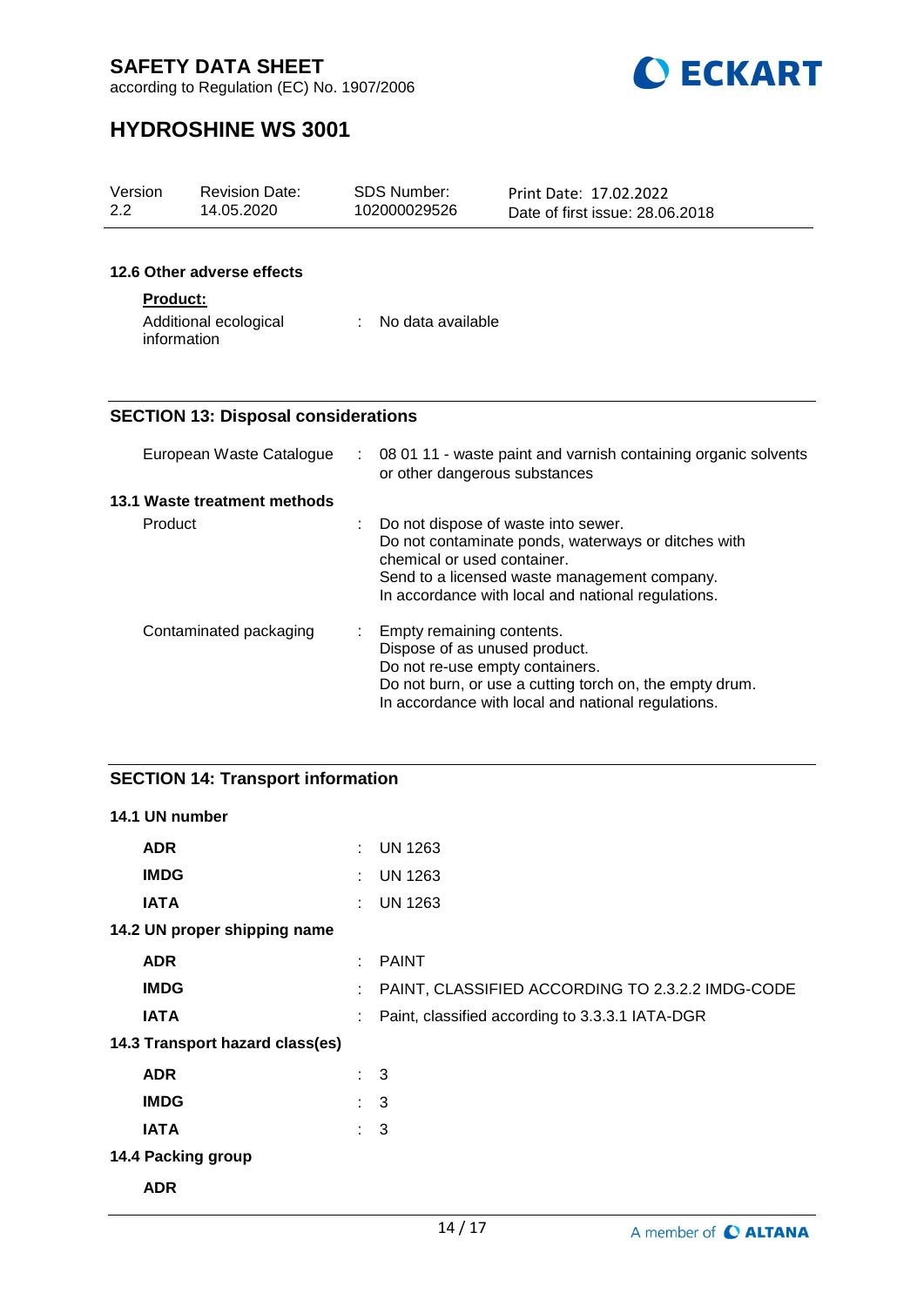



# **HYDROSHINE WS 3001**

| Version<br>2.2                                                 | <b>Revision Date:</b><br>14.05.2020                                                                                           | SDS Number:<br>102000029526                                                                                        | Print Date: 17.02.2022<br>Date of first issue: 28.06.2018 |  |  |  |  |
|----------------------------------------------------------------|-------------------------------------------------------------------------------------------------------------------------------|--------------------------------------------------------------------------------------------------------------------|-----------------------------------------------------------|--|--|--|--|
|                                                                | Packing group<br><b>Classification Code</b><br><b>Hazard Identification Number</b><br>Labels<br>Tunnel restriction code       | Ш<br>F <sub>1</sub><br>33<br>3<br>(D/E)                                                                            |                                                           |  |  |  |  |
|                                                                | <b>IMDG</b><br>Packing group<br>Labels<br>EmS Code                                                                            | III<br>3<br>F-E, S-E                                                                                               |                                                           |  |  |  |  |
| <b>IATA (Cargo)</b><br>Packing instruction (cargo<br>aircraft) |                                                                                                                               | 366                                                                                                                |                                                           |  |  |  |  |
|                                                                | Packing instruction (LQ)<br>Packing group<br>Labels                                                                           | Y344<br>Ш<br>Class 3 - Flammable liquids                                                                           |                                                           |  |  |  |  |
|                                                                | <b>IATA (Passenger)</b><br>Packing instruction<br>(passenger aircraft)<br>Packing instruction (LQ)<br>Packing group<br>Labels | 355<br>Y344<br>Ш<br>Class 3 - Flammable liquids                                                                    |                                                           |  |  |  |  |
|                                                                | <b>14.5 Environmental hazards</b>                                                                                             |                                                                                                                    |                                                           |  |  |  |  |
|                                                                | <b>ADR</b><br>Environmentally hazardous                                                                                       | no                                                                                                                 |                                                           |  |  |  |  |
|                                                                | <b>IMDG</b><br>Marine pollutant                                                                                               | no                                                                                                                 |                                                           |  |  |  |  |
|                                                                | 14.6 Special precautions for user<br>Not applicable                                                                           |                                                                                                                    |                                                           |  |  |  |  |
|                                                                |                                                                                                                               | 14.7 Transport in bulk according to Annex II of Marpol and the IBC Code<br>Not applicable for product as supplied. |                                                           |  |  |  |  |

## **SECTION 15: Regulatory information**

# **15.1 Safety, health and environmental regulations/legislation specific for the substance or mixture**

| REACH - Candidate List of Substances of Very High<br>Concern for Authorisation (Article 59). | Not applicable |
|----------------------------------------------------------------------------------------------|----------------|
| Regulation (EC) No 1005/2009 on substances that<br>deplete the ozone layer                   | Not applicable |
| Regulation (EC) No 850/2004 on persistent organic<br>pollutants                              | Not applicable |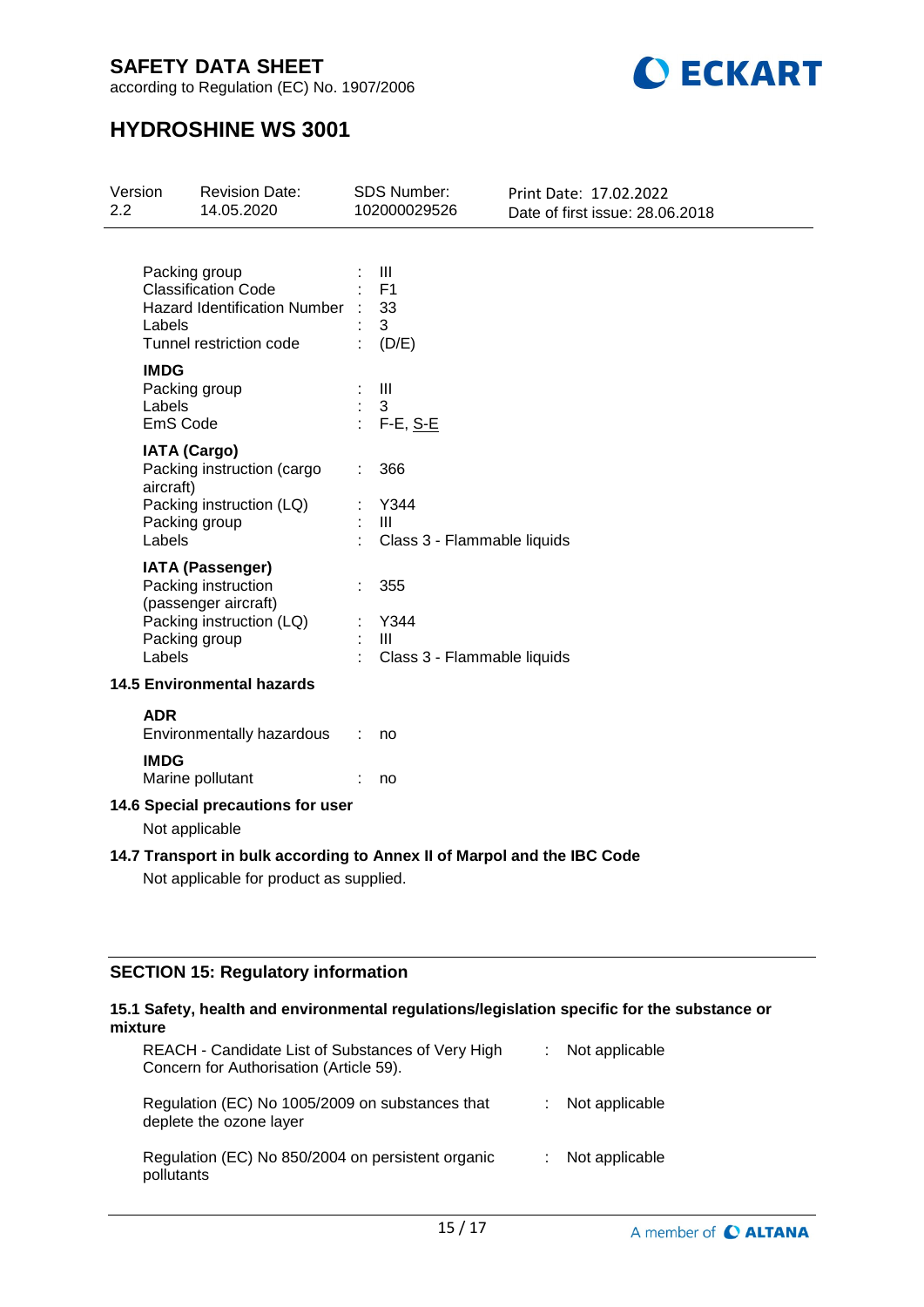according to Regulation (EC) No. 1907/2006



# **HYDROSHINE WS 3001**

| Version | <b>Revision Date:</b> | <b>SDS Number:</b> | Print Date: 17.02.2022          |
|---------|-----------------------|--------------------|---------------------------------|
| 2.2     | 14.05.2020            | 102000029526       | Date of first issue: 28,06,2018 |

#### **15.2 Chemical safety assessment**

### **SECTION 16: Other information**

**Full text of H-Statements**

| Full text of H-Statements               |                                                        |
|-----------------------------------------|--------------------------------------------------------|
| H <sub>225</sub>                        | Highly flammable liquid and vapour.                    |
| H <sub>228</sub>                        | Flammable solid.                                       |
| H <sub>3</sub> 19                       | Causes serious eye irritation.                         |
| H336                                    | May cause drowsiness or dizziness.                     |
| <b>Full text of other abbreviations</b> |                                                        |
| Eye Irrit.                              | Eye irritation                                         |
| Flam. Liq.                              | Flammable liquids                                      |
| Flam. Sol.                              | Flammable solids                                       |
| STOT SE                                 | Specific target organ toxicity - single exposure       |
| GB EH40                                 | UK. EH40 WEL - Workplace Exposure Limits               |
| GB EH40 / TWA                           | Long-term exposure limit (8-hour TWA reference period) |

GB EH40 / STEL : Short-term exposure limit (15-minute reference period) ADN - European Agreement concerning the International Carriage of Dangerous Goods by Inland Waterways; ADR - European Agreement concerning the International Carriage of Dangerous Goods by Road; AICS - Australian Inventory of Chemical Substances; ASTM - American Society for the Testing of Materials; bw - Body weight; CLP - Classification Labelling Packaging Regulation; Regulation (EC) No 1272/2008; CMR - Carcinogen, Mutagen or Reproductive Toxicant; DIN - Standard of the German Institute for Standardisation; DSL - Domestic Substances List (Canada); ECHA - European Chemicals Agency; EC-Number - European Community number; ECx - Concentration associated with x% response; ELx - Loading rate associated with x% response; EmS - Emergency Schedule; ENCS - Existing and New Chemical Substances (Japan); ErCx - Concentration associated with x% growth rate response; GHS - Globally Harmonized System; GLP - Good Laboratory Practice; IARC - International Agency for Research on Cancer; IATA - International Air Transport Association; IBC - International Code for the Construction and Equipment of Ships carrying Dangerous Chemicals in Bulk; IC50 - Half maximal inhibitory concentration; ICAO - International Civil Aviation Organization; IECSC - Inventory of Existing Chemical Substances in China; IMDG - International Maritime Dangerous Goods; IMO - International Maritime Organization; ISHL - Industrial Safety and Health Law (Japan); ISO - International Organisation for Standardization; KECI - Korea Existing Chemicals Inventory; LC50 - Lethal Concentration to 50 % of a test population; LD50 - Lethal Dose to 50% of a test population (Median Lethal Dose); MARPOL - International Convention for the Prevention of Pollution from Ships; n.o.s. - Not Otherwise Specified; NO(A)EC - No Observed (Adverse) Effect Concentration; NO(A)EL - No Observed (Adverse) Effect Level; NOELR - No Observable Effect Loading Rate; NZIoC - New Zealand Inventory of Chemicals; OECD - Organization for Economic Co-operation and Development; OPPTS - Office of Chemical Safety and Pollution Prevention; PBT - Persistent, Bioaccumulative and Toxic substance; PICCS - Philippines Inventory of Chemicals and Chemical Substances; (Q)SAR - (Quantitative) Structure Activity Relationship; REACH - Regulation (EC) No 1907/2006 of the European Parliament and of the Council concerning the Registration, Evaluation, Authorisation and Restriction of Chemicals; RID - Regulations concerning the International Carriage of Dangerous Goods by Rail; SADT - Self-Accelerating Decomposition Temperature; SDS - Safety Data Sheet; SVHC - Substance of Very High Concern; TCSI - Taiwan Chemical Substance Inventory; TRGS - Technical Rule for Hazardous Substances; TSCA - Toxic Substances Control Act (United States); UN - United Nations; vPvB - Very Persistent and Very Bioaccumulative